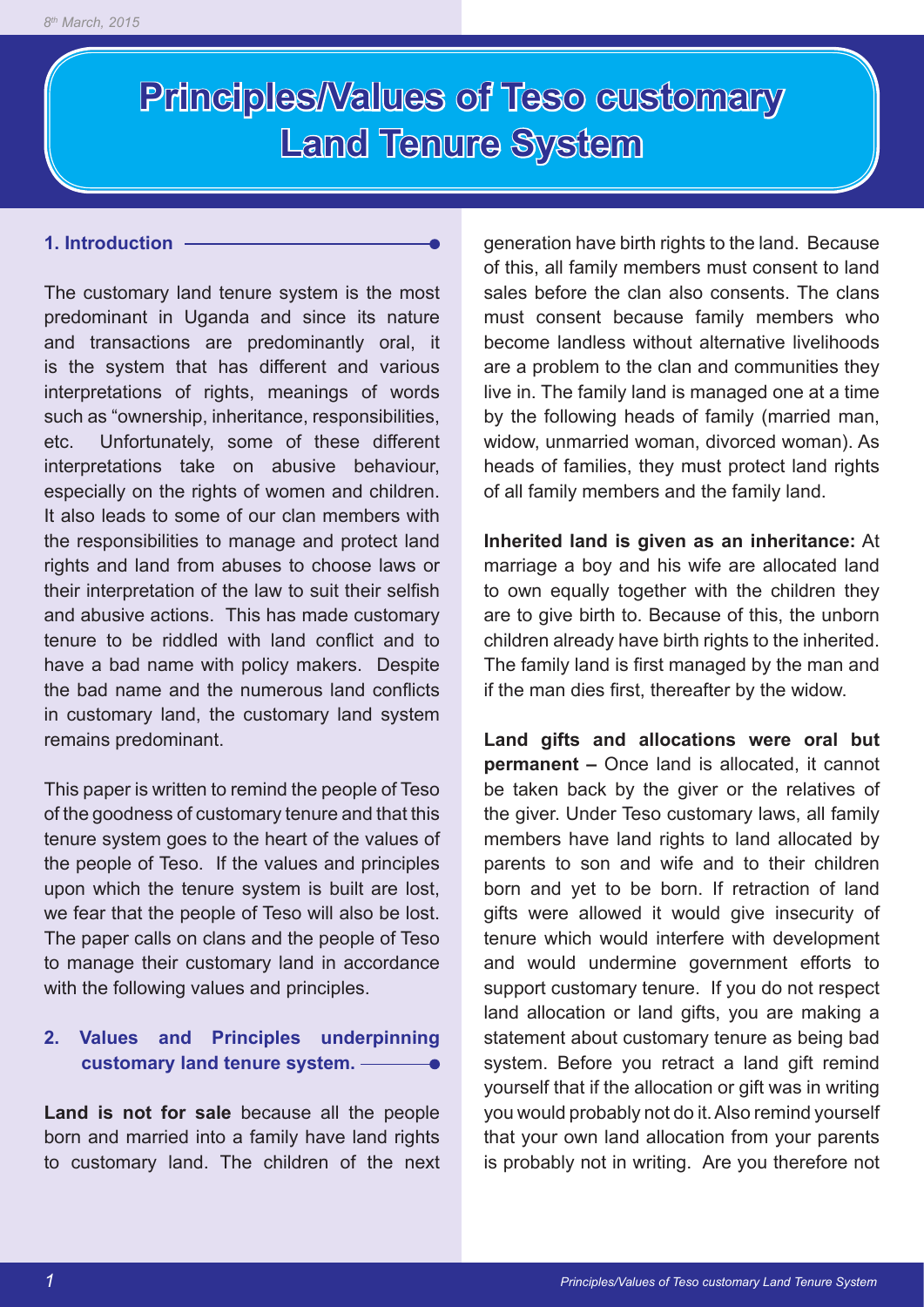sending the message to the government that customary tenure system is not a good system? If you insist on past transactions being in writing, what will you do if someone asks you to produce your parent's writing that he allocated land to you?

**Land inheritance is allocated to a man and only that wife, not subsequent wives -** Once land is allocated to husband and wife, the husband cannot take any part of the land to give a second wife even though this is a common practice in Teso since this was a gift to both the wife and the husband. This is why parents only pay dowry once. If a man wants other wives, he has to work for the dowry by himself. This is the same principle of land being allocated only to the first wife. If he wants more wives, he has to find another land by himself for other wives. If husbands were allowed to take the land allocated to him and the first wife and give it to subsequent wives, it would imply that the husband had more rights to the land than the wife. It would also give insecurity of tenure to the wife and this would be against the principles of land tenure by government which wants tenure security in order for people to invest in the land.

**Children inherit land from their mothers -** In a polygamous marriage, land allocated to each wife is what is further allocated and shared amongst the children she produces. This means that land can never be equal. A wife who produces more children will give less land to her children.

**Land rights are birth and marital rights -** Land rights to wives, children, men, widows are human rights and therefore one does not have to have good behaviour to have land rights.

**Land rights come from one of two families –** marital or maiden – For especially women and children, their land rights come from either maiden homes or marital homes. **(See attached for details)**. The tendency today is for both families to deny land rights of women and children. The book of Emorimor spells our land rights of all categories of people of Teso. It is the

responsibility of the clans to determine to which clan a child born out of marriage belongs at the birth of the child.

**Wives are the same clan as their husbands.** A wife becomes the same clan as her husband and because of this, as a widow, she cannot remarry within the same clan of the husband as she is already a member of the clan. If she gets a child with a non clan member, as an unmarried member of the clan, the child becomes the same clan member as her and her late husband and not that of the biological father since the biological father did not marry her.

**A man who wants to be an inheritor to support a widow must move to her home –** The role of an inheritor is to support the widow and fill the vacuum the husband left. The inheritor moves to her home. The land rights of the widow remains with her; the inheritor has no land rights over the widow's land

**Children must be born in a marriage and if not clans give options for the man responsible and his clan to do the right thing -** The acceptable way to have and to raise children is when a marriage takes place. If a child is born out of marriage Iteso culture regards the children as a blessing and as such they cannot belong to a biological father who produces the child in an improper way such as with unmarried woman, separated married woman. The Iteso culture punishes him for the wrong doing and gives him an opportunity to do the right thing. This is why in Teso; there is the payment of *"ekingol". It is the responsibilities of the clans of the girl to ensure the biological father and his clan are held to account because the choice to marry or not marry, to claim the child or not is made by them.* The family and clan of the girl must approach the family of the boy for them to do the acceptable cultural thing **a)** – to marry the girl; **b)**  to pay penalty (ekingol) and name the child after his family clan name. If the family of the boy fails to do the right thing, the family of the girl, will accept the child as their own since it is not the fault of the child.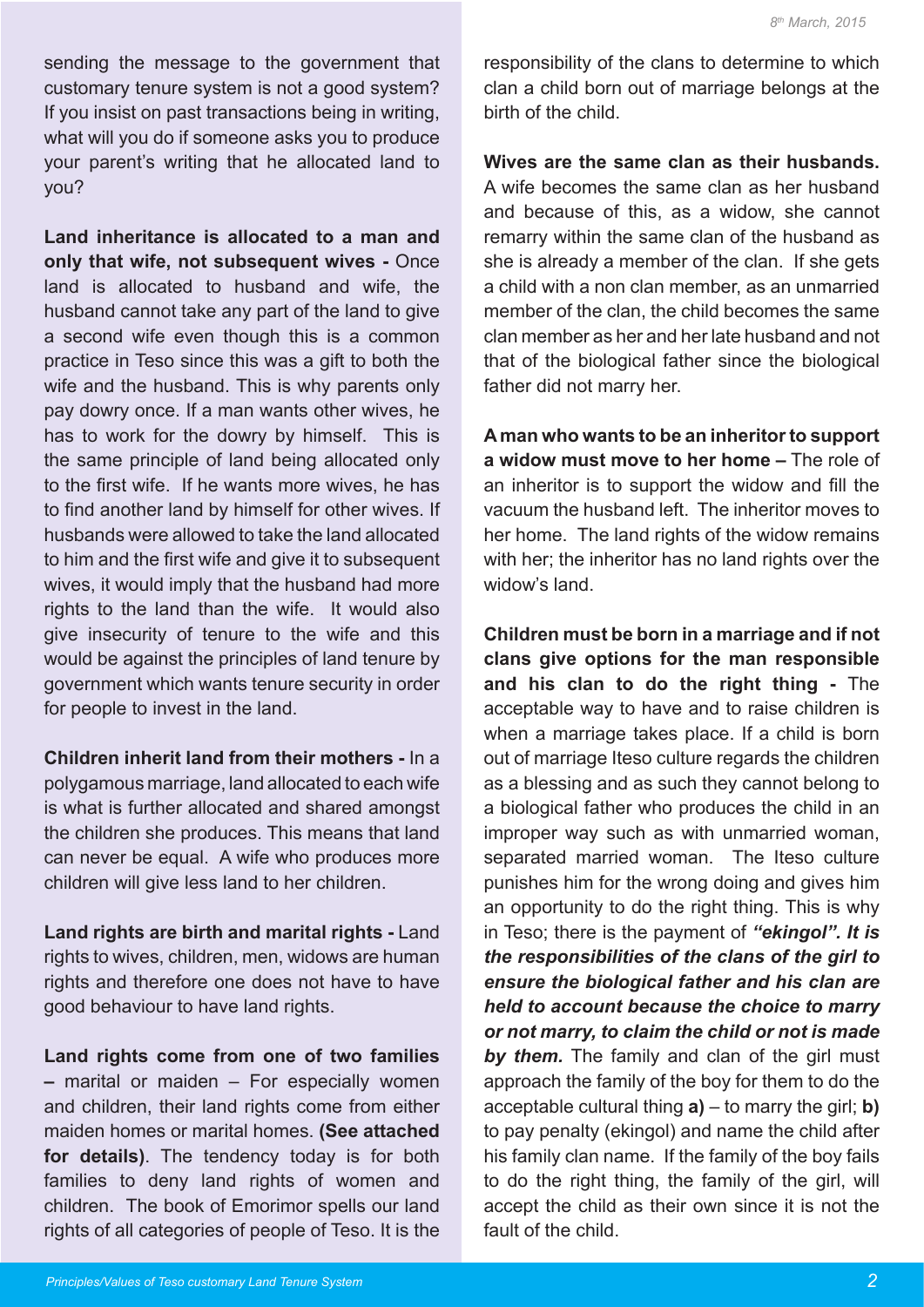**Adoption of children from relatives exists -** A childless family (widow, widower, unmarried girl but with children, husband, wife) can adopt a relative as their own child to inherit their land.

**Acceptance of a non blood relative to become part of a family -** Anyone not a blood relative can be accepted as a member of a family or community and can then be entitled to land right allocation as a gift. This is how the people of Teso catered for people who took refuge in their communities, catechists, in laws, etc.

**Protection of women and children by the male members of the family -** Because they are physically strong, the male members of a family protected land rights of women and children as well as land from external threats. This is the main role of the HEIRs. Today, it is very common to find the men, especially heirs, in laws, brothers, uncles abusing the land rights of the very people they are supposed to protect under the culture of the **itesot. The question to ask, who will protect their women and children should they also die?**

**Heirs have the responsibility to protect land rights -** An heir is always the eldest, best behaved son, except where there are only girls then a girl is chosen. This is because an heir has an added responsibility to PROTECT land rights and to see to it that the family is peaceful, land rights of all family members are protected, and the wishes of the deceased father such as land given out as a gift or sold, is respected. They respect the wishes of the deceased and protect the widow and not take it that they are the owner of the family land. The widow takes over the management of the family land and the heir gets his allocation as one of the children.

**It is an assumption that all girls will marry and not divorce and not the truth to act upon** 

**-** Even though culture assumes that all girls in families will marry, this assumption does not always come true and for no fault of the girl. It is therefore important that when land is being allocated to the boys, some land is left in the family pool in case your girls do not marry; the married girls divorce and return home or choose as widows to return home. As a male member of the family, your role is to see that boys do not abuse your sisters by making them pregnant and running way, and if she gets pregnant out of marriage, your role is to approach the biological father and his clan and ensure they take the best option of marriage or paying "ekingol" so that they can take the child as a member of their clans.

### **Conclusion**

Customary land tenure system has survived for long because it is underpinned by important cultural values and principles stated above. The values ensured respect and protection for land rights of family members, especially for women and children. In turn, the values and principles ensured that families' expansion and their legacies passed on to the future generation. The fact that there are many land conflicts in Teso today and mostly targeting women and children, makes one wonder if these values and principles are still being practiced. For those clan members who are practicing customary land tenure values and principles, we urge them to continue and for those who have become abusive of the rights of women and children, we urge you to remember that "your legacy is your family" and if you have abused family members land rights, what will happen to your family after you pass on?